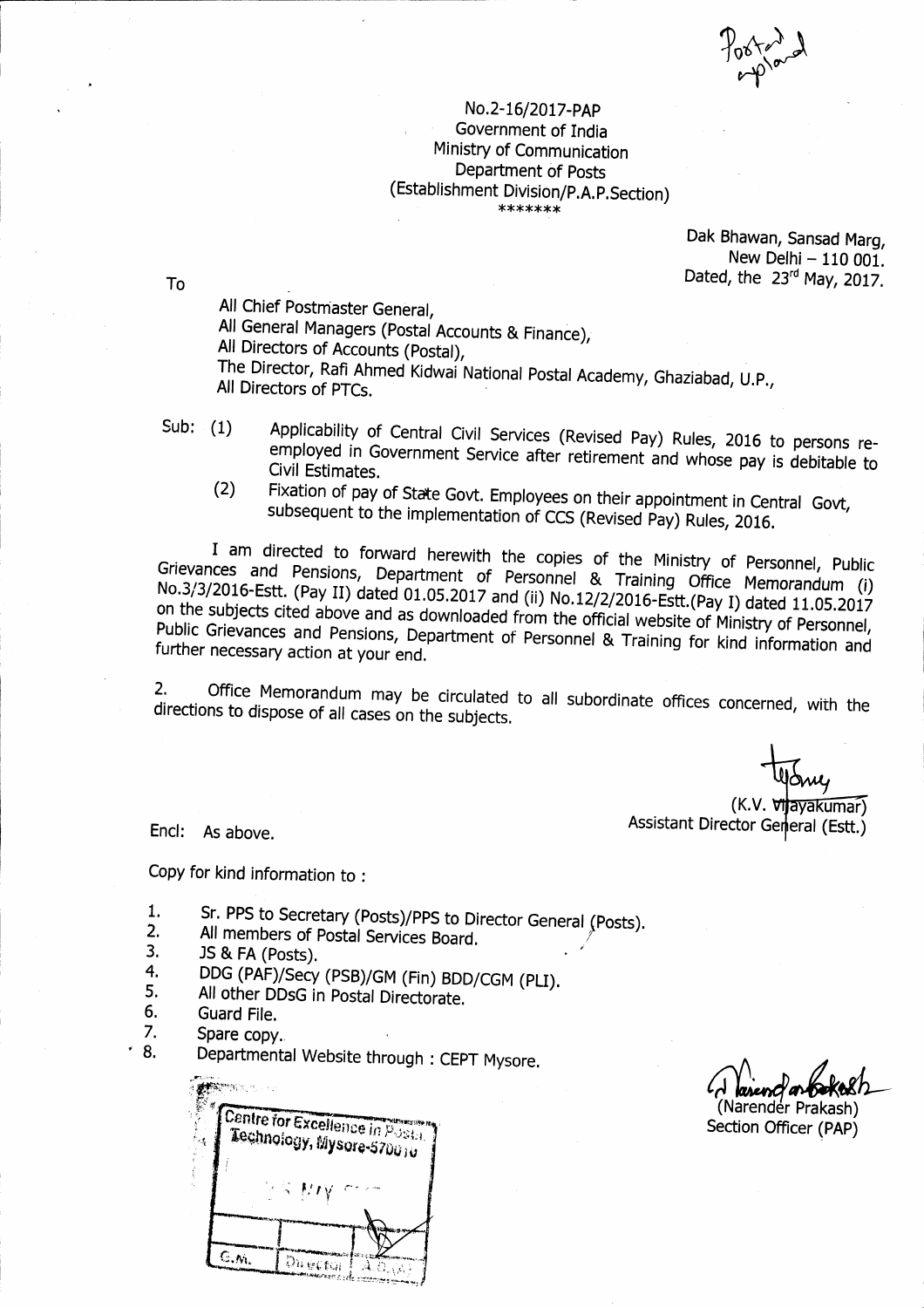## $\rm No.12/2/2016$ -Estt.(Pay-I) Government of India Ministry of Personnel, Public Grievances and Pensions Department of Personnel and Training

North Block, New Delhi Dated the  $11<sup>th</sup>$  May, 2017

#### OFFICE MEMORANDUM

Subject: Fixation of pay of State Government Employees on their appointment in Central Government, subsequent to the implementation of CCS(RP)Rules, 2016.

The undersigned is directed to state that the method of fixation of pay of State Government employees on their appointment under the Central Government has been spelt out in this Department's OM  $No.12/1/94-$ Estt.(Pay-I) dated 24.3.1994, 3.1.1996, OM No.13/2/1999-Estt(Pay-I) dated 18.6.2001 and OM No.12/1/2009-Estt(Pay-I) dated 28.8.2014.

2. The question of fixation of pay in the revised pay structure in cases of appointment from State Government to Central Government consequent upon implementation of Central Civil Services (Revised Pay) Rules, 2016, has been considered in consultation with the Department of Expenditure and the President is pleased to decide that in cases of appointment of State Government employees in Central Government on or after 1.1.2016, pay will be fixed in the following manner:-

(a) Where the State Government has revised the Pay Scales/Grade Pays of their employees on the pattern of Seventh Central Pay Commission at the base index of 261.41 as per AICPI (IW)2001 series w.e.f. 1.1.2016, the pay of employees from such State Government on their appointment under the base index of 261.41 as per AICPI (IW)2001 series w.e.f. 1.1.2016, the pay Ceptral Government would be fixed as follows: (\,

> When the appointment is to a post in higher Level, one increment<br>shall be given in the Level from which the employee is appointed given in the Level from which the employee is appointed and he/she would be placed at a Cell equal to the figure so arrived at in the Level of the post to which appointed and if no such cell is available in the Level to which he/she is appointed, he/she would be placed at the next higher Cell in that higher Level. However, if the amount so arrived at after adding the increment in lower Level is less than the minimum pay or the first cell in the higher Level, the pay shall be fixed at minimum pay or first cell of the higher Level.

(ii) Where the appointment is to a post involving identical Level, the individual shall continue to draw the same pay.

Contd......

 $RpdcsH)$  py m 629

 $\cdot$  $\mathcal{S}$  $\cdot$  for  $\circ$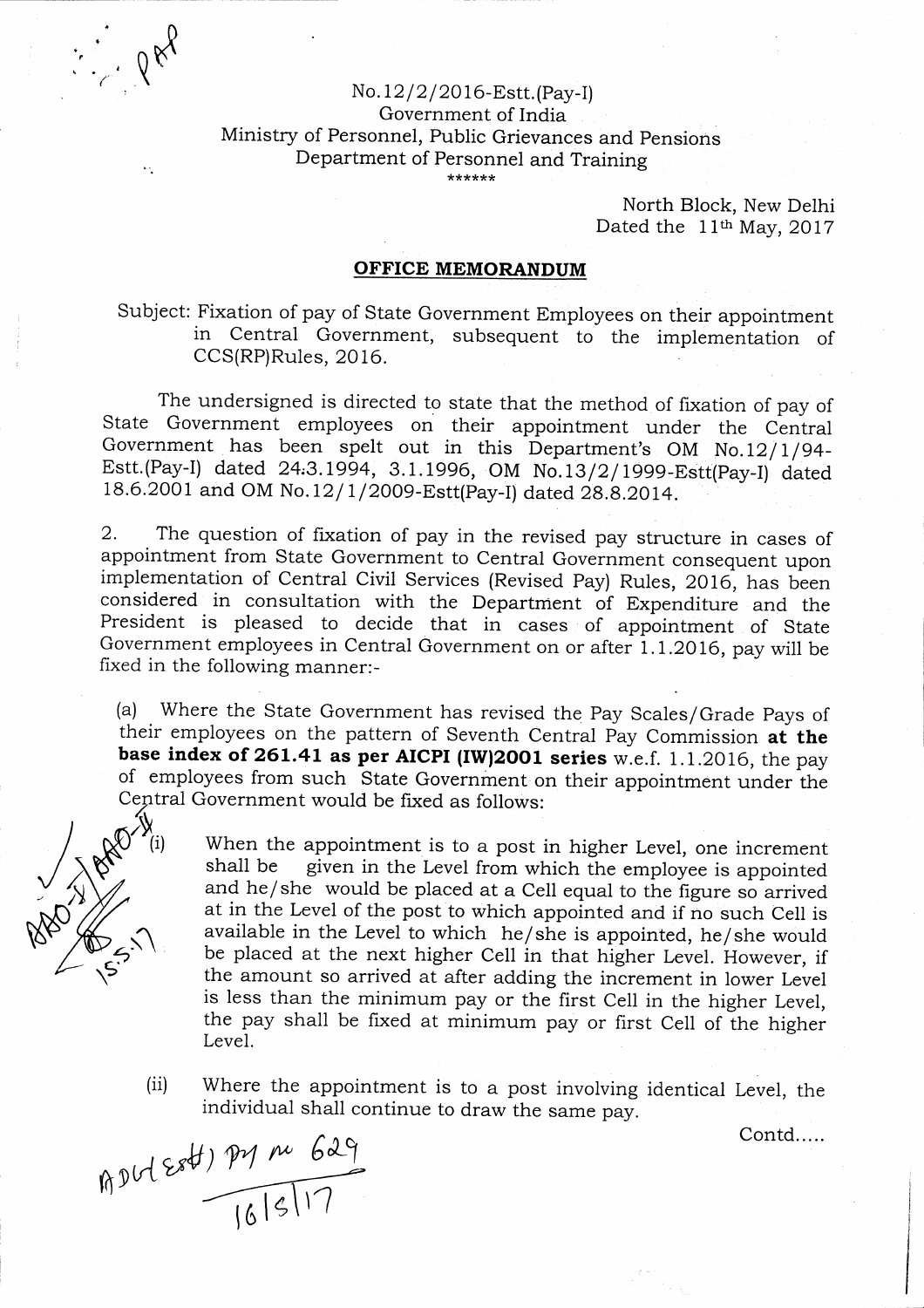(b) Where the State Government has revised the Pay scales/Grade Pays of their employees after 1.1.2016 beyond the base index of 261.41 as per AICPI (IW) 2001 series, the basic pay of the employee is to be determined first in the Central Pay Matrix by reducing the element of DA, ADA, IR etc. granted by the State Government after 1.1.2016 beyond the base index of 261.41 as per AICPI (IW) 2001 series and thereafter the pay would be fixed as provided in the clause (i) and (ii) under sub-para (a) above.

(c) Where the State Government has either not revised or revised the pay scale of their employees on or after 1.1.2016 below the base index of 261.41 as per AICPI (IW) 2001 series, the basic pay of these employees shall be determined first in the Central Pay Matrix, by adding the element of DA, ADA upto the base index of 261.41 as per AICPI (IW) 2001 series, granted by the State Government and thereafter their pay would be fixed as

provided in the clause (i) and (ii) under sub-para (a) above.

These orders are applicable to employees of the State Government and Accountants/Divisional Accountants appointed under Central Government on Local or after 1.1.2016.

In so far as persons serving in the Indian Audit and Accounts Department are concerned, these orders issue after consultation with the Comptroller & Auditor General of India.

Hindi version will follow. 5.

Arerma

(Pushpender Kumar) Under Secretary to the Government of India

1. All Ministries / Departments of Government of India. 2. NIC,  $DO&PT$  – with a request to upload this OM on the Department's To website under OMs & Orders (Establishment  $\rightarrow$  Pay Rules) and also under "What is New".

Copy also forwarded to:

1. Secretary General, Supreme Court of India. 2. Secretaries to Union Public Service Commission / Lok Sabha Sectt./Rajya

- Sabha Sectt./Cabinet Sectt./Central Vigilance Commission/ President's Sectt./Vice-President's Sectt./Prime Minister's Office / Niti Ayog. 3. Controller General of Accounts / Controller of Accounts, Ministry of
- Finance.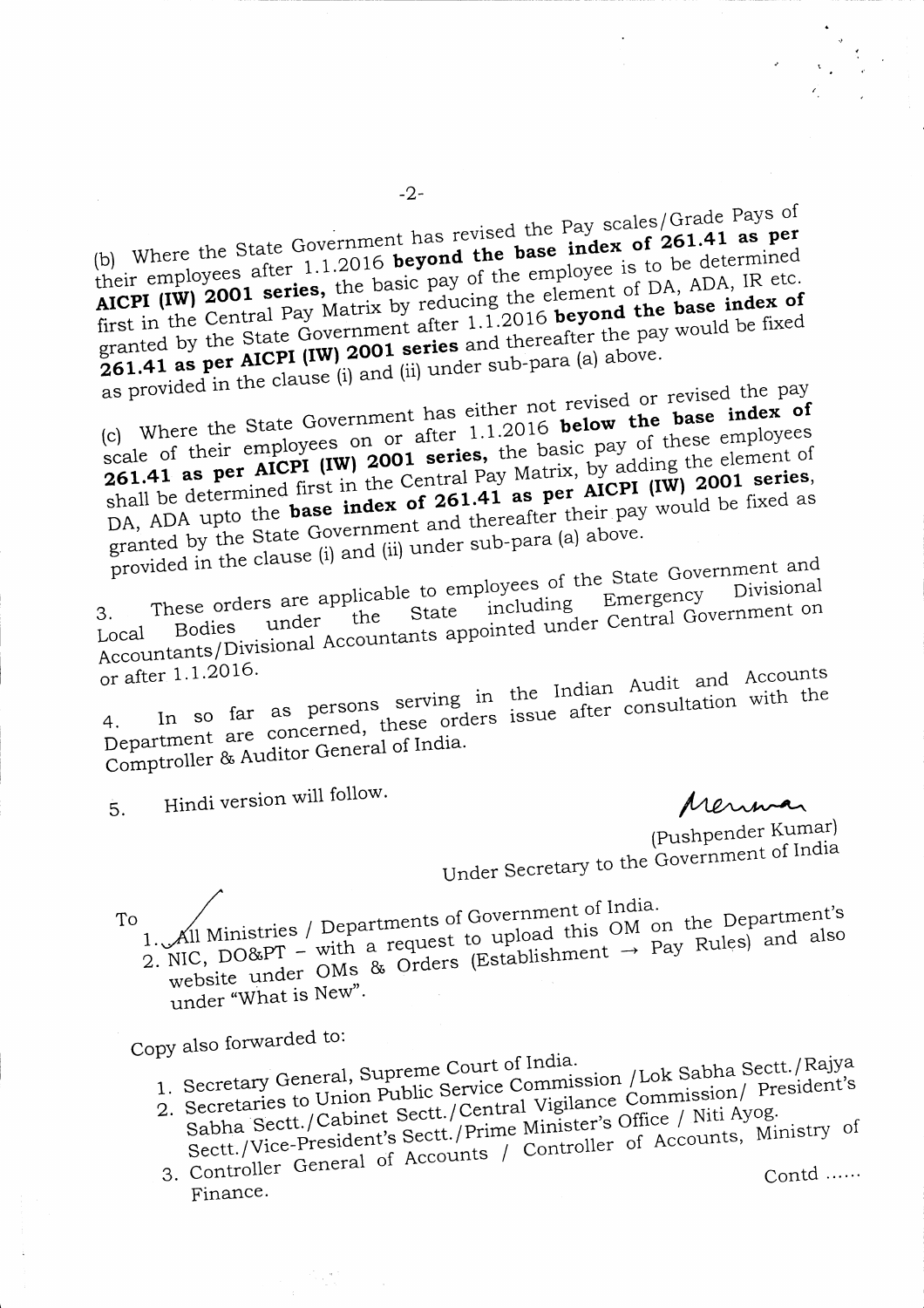- 
- 4. Office of Comptroller & Auditor General of India.<br>5. Department of Personnel and Training AIS Division/ JCA/Admn.<br>Section.
- 6. Additional Secretary (Union Territories), Ministry of Home Affairs/ All State Governments and UTs.<br>7. Joint Secretary (Pers), Ministry of Finance, D/o Expenditure.
- 
- 8. Secretary, National Council of JCM (Staff Side), 13-C, Feroz Shah Road, New Delhi.
- 9. All Members of Staff Side of the National Council of JCM / Departmental Council
- 10. Deptt. of Administrative Reforms & Pensions & Pensioners welfare. Public Grievances/Department of
- I 1 , All Officers/ Sections of DopT.
- 12.5 spare copies.

:

Merrina

Under Secretary to the Government of India(Pushpender Kumar)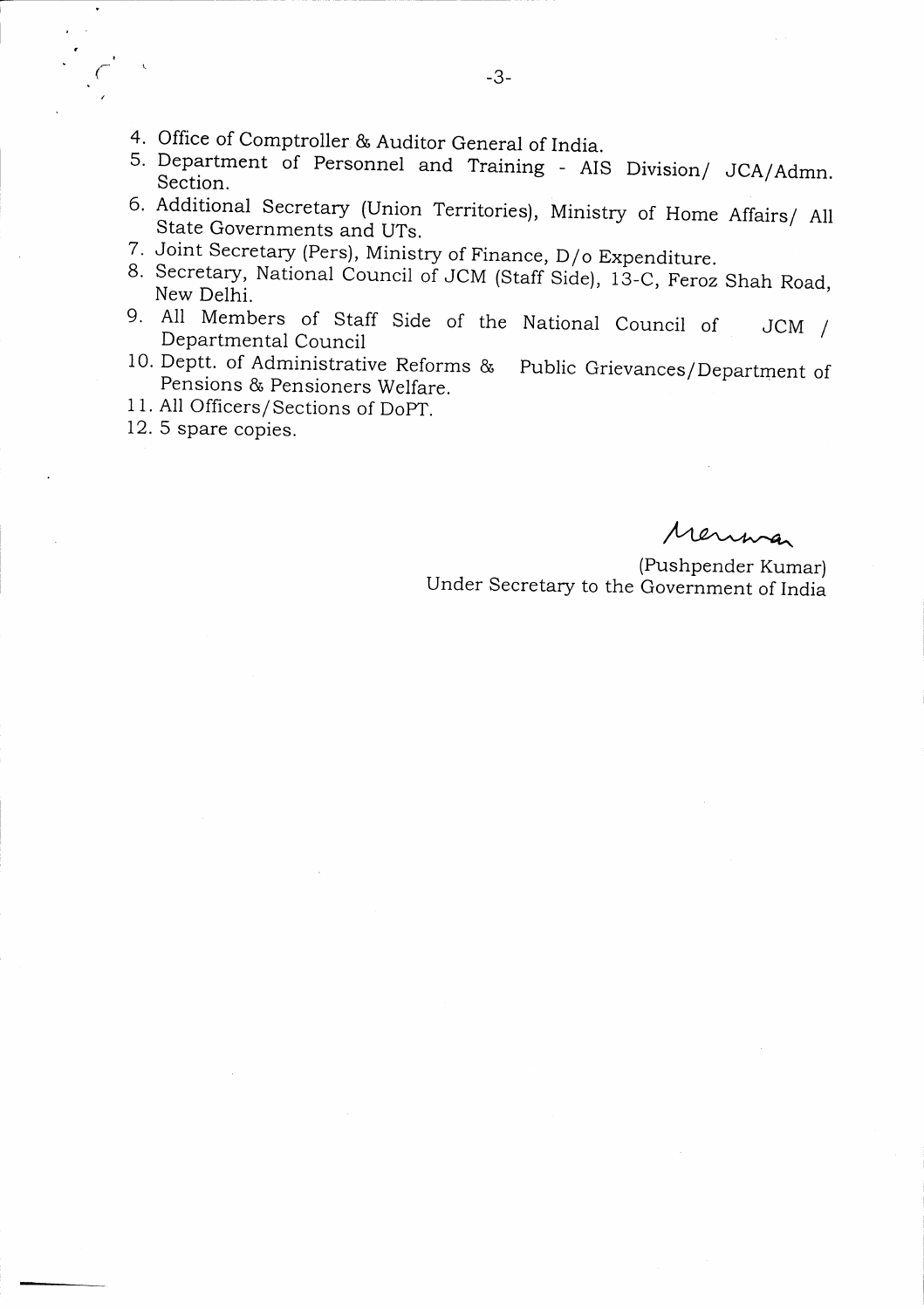$\begin{array}{c} \nabla \cdot \mathbf{r} \times \mathbf{r} \times \mathbf{r} \times \mathbf{r} \times \mathbf{r} \times \mathbf{r} \times \mathbf{r} \times \mathbf{r} \times \mathbf{r} \times \mathbf{r} \times \mathbf{r} \times \mathbf{r} \times \mathbf{r} \times \mathbf{r} \times \mathbf{r} \times \mathbf{r} \times \mathbf{r} \times \mathbf{r} \times \mathbf{r} \times \mathbf{r} \times \mathbf{r} \times \mathbf{r} \times \mathbf{r} \times \mathbf{r} \times \mathbf{r} \times \mathbf{r} \$  $D$ lo  $\sqrt{cos+2}$ 

No. 3/3/2016-Estt. (Pay II) **Government of India** Ministry of Personnel, Public Grievances & Pension Department of Personnel & Training \*\*\*\*\*\*\*\*\*\*

> North Block, New Delhi Dated 1.05.2017

### **OFFICE MEMORANDUM**

Subject:

Applicability of Central Civil Services (Revised Pay) Rules, 2016 to persons re-employed in Government Service after retirement and whose pay is debitable to Civil Estimates.

The pay fixation of re-employed pensioners on re-employment in Central Government, including that of Defence Forces personnel/officers, is being done in accordance with Central Civil Services (Fixation of Pay of Re-employed Pensioners) Orders, 1986, issued vide this Department's O.M. No. 3/1/85-Estt. (Pay II) dated 31st July, 1986 (as revised from time to time). Persons re-employed in Government service after retirement have been excluded from the purview of the Central Civil Services (Revised Pay) Rules, 2016 vide Rule 2 (2)(vii) thereof. The question of extension of the benefit of the revised pay rules to these persons and the procedure to be followed for fixing their pay in the revised pay structure has been considered by the Government. The President is pleased to decide that, in partial modification of the Rule 2 (2)(vii) of the Central Civil Services (Revised Pay) Rules, 2016, the provisions of these rules shall apply to such persons also who were in / came into re-employment on or after  $1^{st}$ January, 2016, subject to the orders hereinafter contained. This decision will cover all Government servants re-employed in Central Civil Departments other than those employed on contract except where the contract provides otherwise, whether they have retired with or without a pension and/or gratuity or any other retirement benefits, e.g. contributory fund etc. from a civil post or from the Armed Forces.



four with

Re-employed persons who become eligible to elect revised pay structure in  $2.$ accordance with these orders should exercise their option in the manner laid down in Rule 5 and 6 of the Central Civil Services (Revised Pay) Rules, 2016, within three months of the date of issue of these orders or in cases where the existing scales of pay of the posts held by them are revised subsequent to the issue of these orders, within three months of the date of such order.

#### Fixation / drawal of pay of Personnel / Officers re-employed prior to 01.01.2016 and who were in re-employment as on 01.01.2016:  $3(a)$

The initial pay of a re-employed Government servant who elects or is deemed to have elected to be governed by the revised pay structure from the 1<sup>st</sup> day of January, 2016 shall be fixed according to the provisions of Rule 7 of the C.C.S. (R.P.) Rules, 2016, if he/she is-

 $\frac{161517}{1615117}$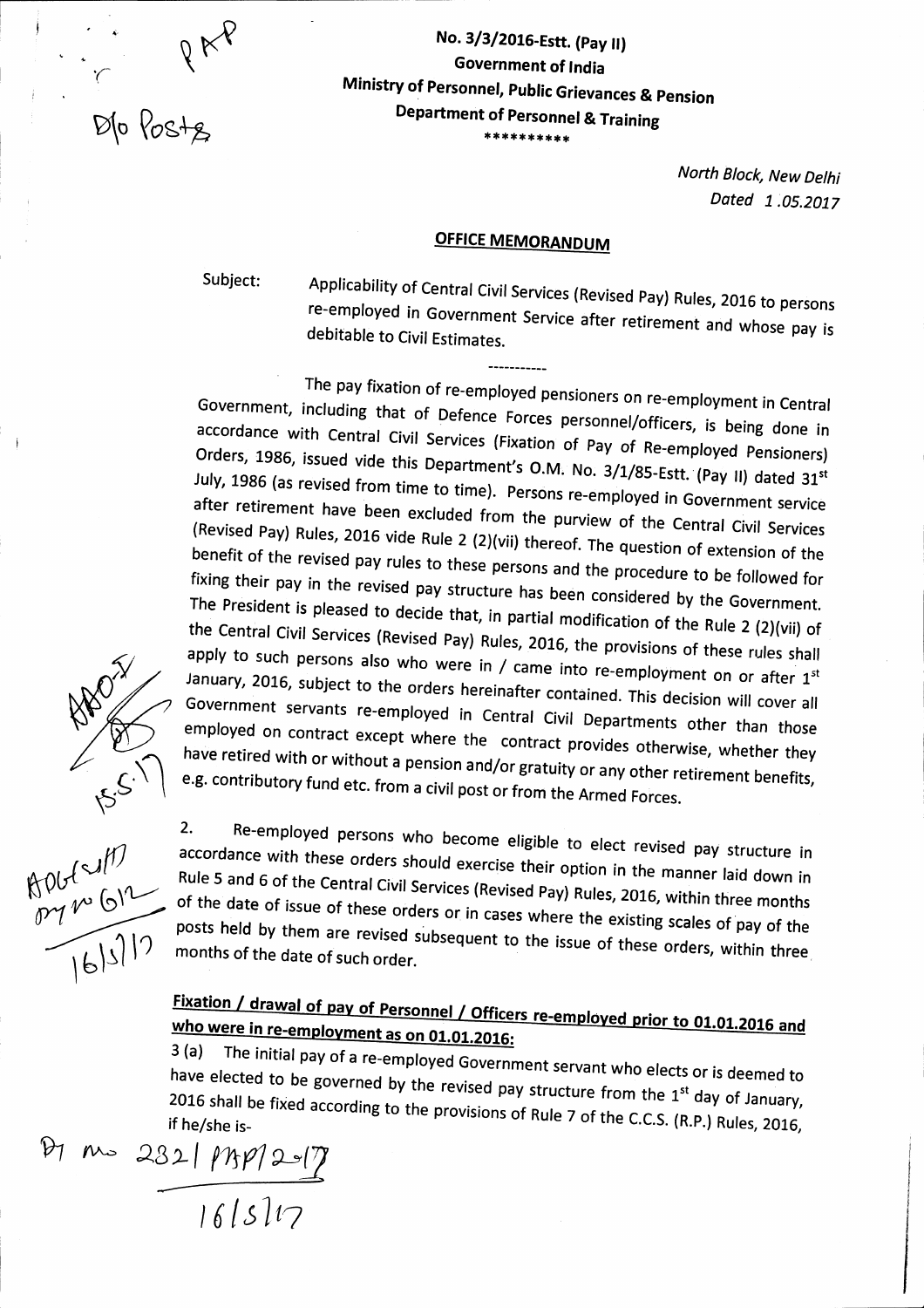Page 2 of OM No.3/3/2016-Estt.(Pay.II) dated 1.5.2017

- (i) a Government servant who retired without receiving a pension, gratuity or<br>any other retirement benefit and
- a retired Government servant who received pension or any other retirement (ii)aretired Government servant who contributed pay on re-employment. benefits but which were ignored while the gas of the payon of the payon of the payon of the payon of the payon o

3(b) The initial pay of a re-employed Government servant who retired with a pension<br>or any other retirement benefit and whose pay on re-employment was fixed with or any other retirement benefit and more than the and who elects or is deemed to reference to these benefits of ignoring  $\epsilon$  part  $\epsilon$  from the  $1^{\text{st}}$  day of January, 2016 have elected to be governed by the revised structure from the 1<sup>st</sup> day of January, 2016<br>shall be fixed in accordance with the provisions contained in Rule 7 of the Central Civil<br>Services (Revised Pay) Rules, 2016. Pension shall be fixed in accordance with the provisions contained in Rule 7 of the central civil Services (Revised Pay) Rules, 2020. Contractor of pay of Re-employed Pensioners) if any), as defined in para  $5(1)$  of  $\frac{3}{4}$  i.e. date of coming over to the revised orders, 1986 admissible on relevant date, it communicated from his / her pay structure, effective from 1.1.2016 or at the Government on fixation and subseque accordance with the general policy of the Government on fixation and subsequent

drawal of pay of re-employed pensioners.<br>3(c) In addition to the pay so fixed, the re-employed Government servant would continue to draw the retirement benefits he / she was permitted to draw in the prerevised scales, as modified based on the recommendations of the Seventh Central Pay revised scales, as modified based on the comment of separately by the Departm Commission, orders in respect of military products of the Department of Department of Department of Department of Pension & Pensioners' Welfare.

3(d) Where a re-employed Government servant elects to draw his / her pay in the existing pay structure and is brought over to revised pay structure than existing pay structure and is brought over<br>the 1<sup>st</sup> day of January, 2016, his /her pay from the later date in the revised scale shall be<br>integral of the Central Civil Services (Revised fixed in accordance with the provisions of Rule 11 of the Central Civil Services (Revised Pay) Rules, 2016.

Further, the existing ceiling of Rs. 80,000/- for drawal of pay plus gross pension on re-employment is enhanced to Rs.2,25,000/-, the maximum basic pay prescribed for Secretary to the Government of India under Central Civil Services (Revised Pay) Rules, 2016.

## Ignorable part of Pension

5. The President is also picased to the case of Commission from Rs. 4000/- to Rs. 15,000/- the pease of the commission of the petite before attaining the form Service Officers and Civil Officers holding Group 'A' posts who retire before attaining the age of 55 years. The existing limits of civil and military pensions to be ignored in fixing the pay of re-employed pensioners will, therefore, cease to be applicable to cases of such pensioners as are re-employed on or after 1.1.2016.

 $\epsilon$ . In the case of persons who were ensuredly in the fect from the date of coming the pay may be fixed on the basis of these community of the pay may be fixed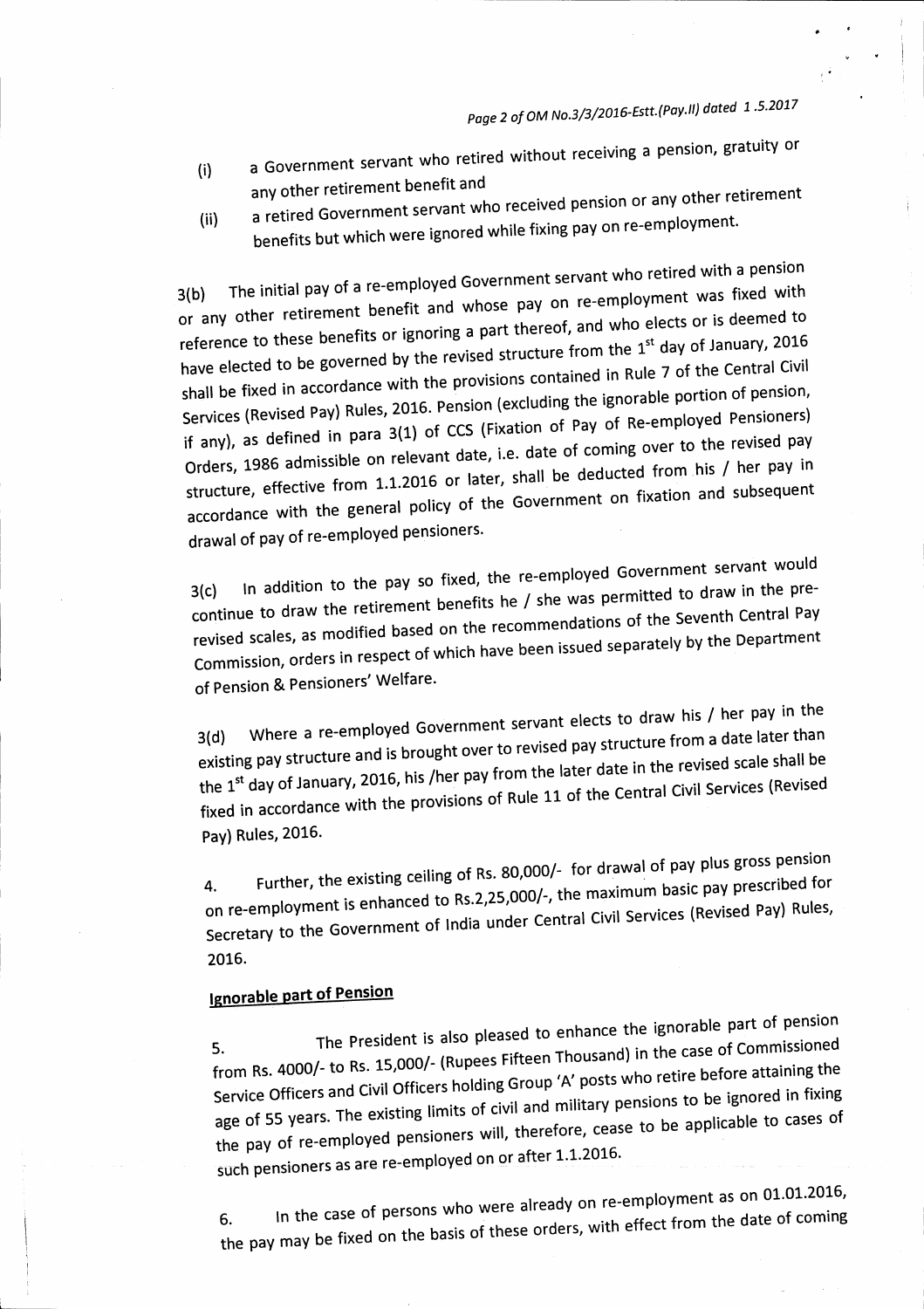over to the new pay structure, i.e. 01.01.2016 or later, as per the option exercised by<br>them in terms of sous 2. J them in terms of para 2 above. In such case, their terms would be determined afresh as If they have been re-employed for the first time from such date of coming over to the new pay structure.

.(

# Fixation / drawal of pay of employees appointed on re-employment basis on or after  $1<sup>st</sup>$  day of January, 2016

7. Pursuant to the introduction of the system of Pay Matrix vide the Central Civil<br>Services (Revised Pay) Rules, 2016, the President is further pleased to amend the<br>relevant provisions of CCS (Fixation of Pay of re-employe

| <b>Existing provision</b>                                                                                                                                                                                                                                                                                                                                                                                                                                   |                                                                                                                                                                                                                                                                                                                                                                                                                                                                   |
|-------------------------------------------------------------------------------------------------------------------------------------------------------------------------------------------------------------------------------------------------------------------------------------------------------------------------------------------------------------------------------------------------------------------------------------------------------------|-------------------------------------------------------------------------------------------------------------------------------------------------------------------------------------------------------------------------------------------------------------------------------------------------------------------------------------------------------------------------------------------------------------------------------------------------------------------|
|                                                                                                                                                                                                                                                                                                                                                                                                                                                             | <b>Revised provision</b>                                                                                                                                                                                                                                                                                                                                                                                                                                          |
| (1986 Orders read with OM dated<br>5 <sup>th</sup> April 2010)                                                                                                                                                                                                                                                                                                                                                                                              |                                                                                                                                                                                                                                                                                                                                                                                                                                                                   |
| Para 4(a): Re-employed pensioners shall<br>be allowed to draw pay only in the<br>prescribed pay scale/pay structure of<br>the post in which they are re-employed.<br>No protection of the scales of pay/pay<br>structure of the post held by them prior<br>to retirement shall be given.<br>Note: Under the provisions of CCS (RP)<br>Rules, 2008,<br>revised pay structure<br>comprises the grade pay attached to the<br>post and the applicable pay band. | Order 4(a): Re-employed pensioners shall<br>be allowed to draw pay only in the Level in<br>the revised pay structure applicable to the<br>post in which they are re-employed.<br>. No<br>protection of the scales of pay/pay<br>structure of the post held by them prior to<br>retirement shall be given.<br>Note: Revised pay structure in relation to a<br>post will be as defined in Rule 3(ix) of the<br>Central Civil Services (Revised Pay) Rules,<br>2016. |
| Para 4(b)(i):<br>In all cases where the<br>pension is fully ignored, the initial pay<br>on re-employment shall be fixed as per<br>entry pay in the revised pay structure of<br>the re-employed post applicable in the<br>case of direct recruits appointed on or<br>after 1.1.2006 as notified vide Section II,<br>Part A of First Schedule to CCS (RP)<br>Rules, 2008.                                                                                     | Order $4(b)(i)$ :<br>In all cases where the<br>pension is fully ignored, the initial pay on<br>re-employment shall be fixed as per Rule 8<br>of the Central Civil Services (Revised Pay)<br>Rules, 2016.<br>Note 1: The case where pension is fully<br>ignored is given in Order 4 (d) below.                                                                                                                                                                     |
| Para 4(b)(ii): In cases where the entire<br>pension and pensionary benefits are not<br>ignored for pay fixation, the initial basic                                                                                                                                                                                                                                                                                                                          | Note 2: Pension is fully ignored means that<br>pension is not deducted from pay.<br>Order 4(b)(ii):<br>In cases where the entire<br>pension and pensionary benefits are not<br>ignored for pay fixation, the initial basic pay                                                                                                                                                                                                                                    |
| pay on re-employment shall be fixed at<br>the same stage as the last basic pay                                                                                                                                                                                                                                                                                                                                                                              | on re-employment shall be fixed at the<br>same stage as the last basic pay drawn                                                                                                                                                                                                                                                                                                                                                                                  |